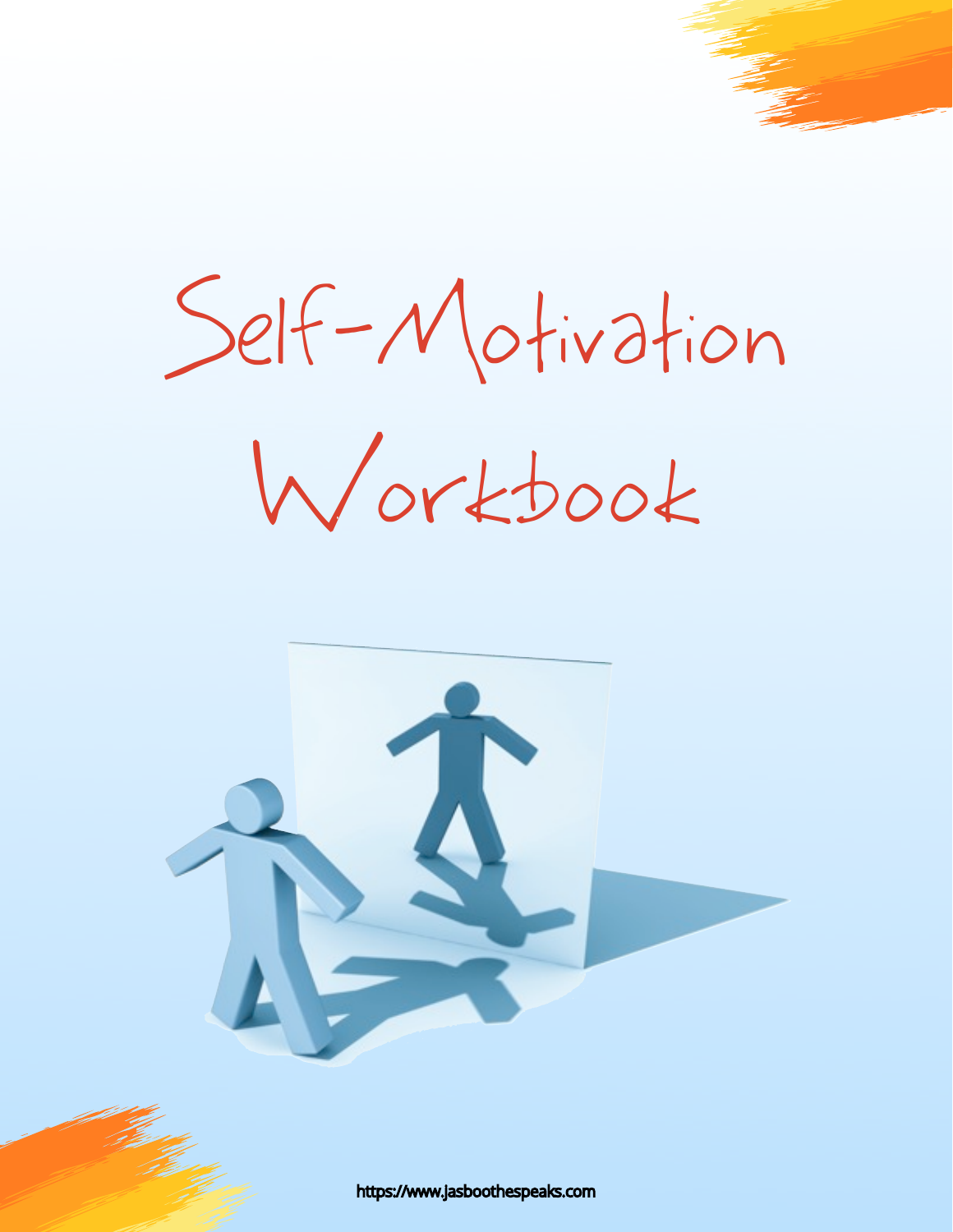Self-Motivation Workbook

Wanting something is not enough. You must hunger for it. Your motivation must be absolutely compelling in order to overcome the obstacles that will invariably come your way. **– Les Brown**

**The** questions in this workbook can help you find the motivation to take action to attain the life you desire. Spend some time in selfreflection to answer the questions below truthfully and revisit these questions whenever you feel your motivation waning.

#### What Makes People Self-Motivated?

Passion and discipline are the primary stimuli for self-motivation.

What interests am I passionate about?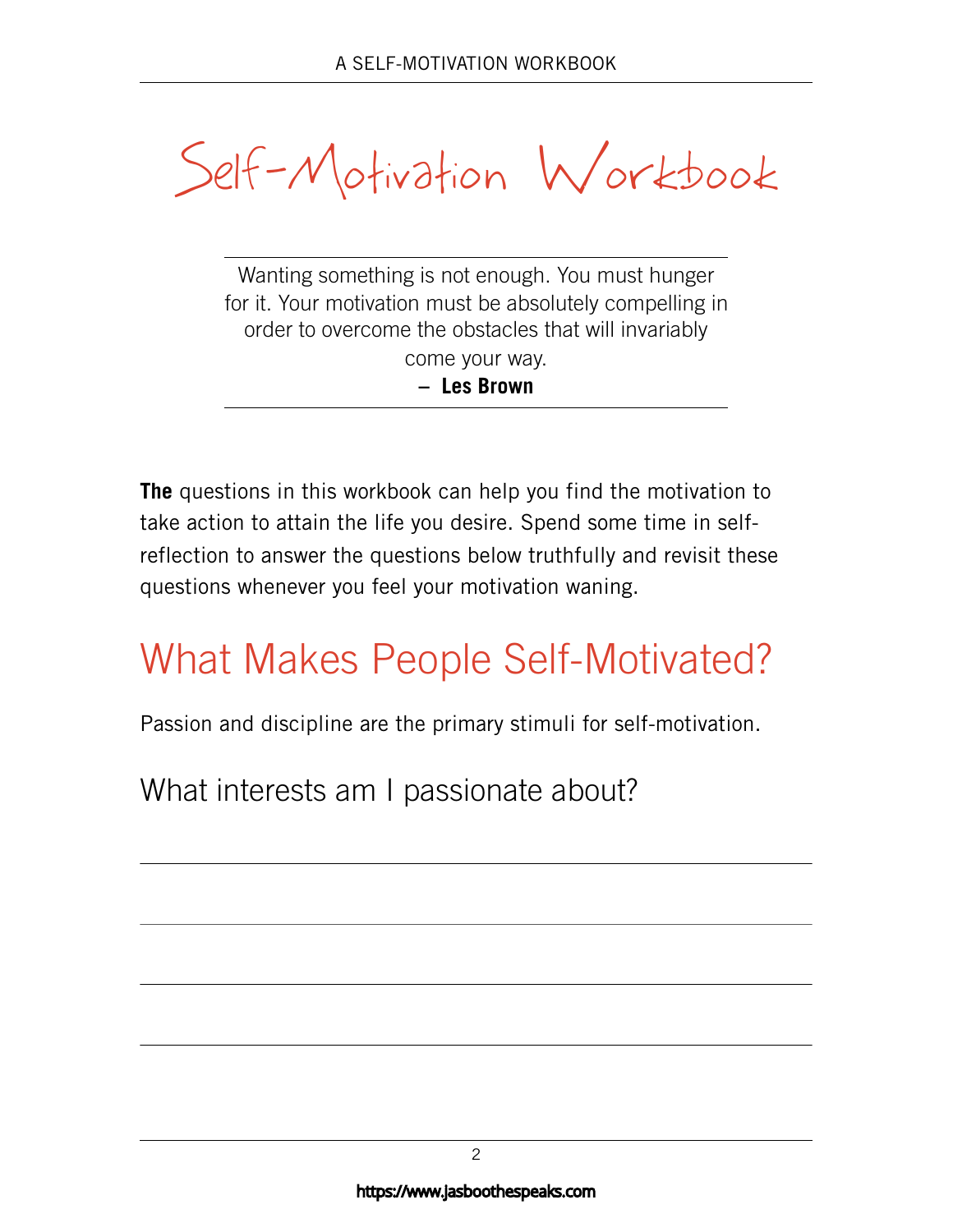Is there a discipline I follow regularly, such as an exercise routine or a special diet? Jot these down.

# Lack of Energy or Self-Motivation?

If you feel you lack self-motivation, perhaps it could be a lack of energy instead. Check whether you may be energy-deprived due to stress, depression, low self-esteem, or physical fatigue. Energyenhancing practices may help you, such as:

- ✴ Meditation
- $*$  Eating more nutritious foods
- $*$  Adding vitamins to your diet
- $*$  Incorporating more exercise into your daily routine
- ✴ Getting more sleep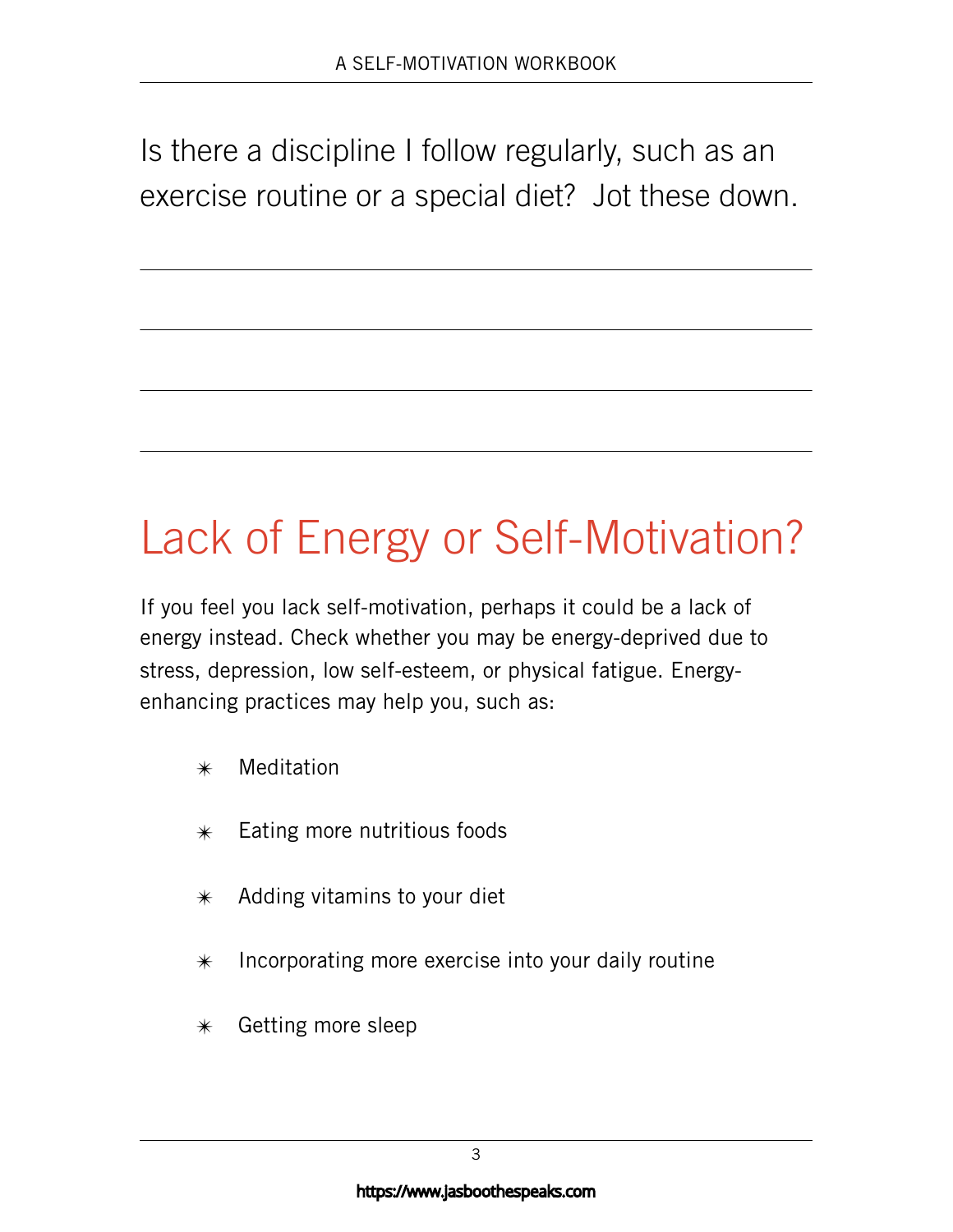What changes can I make in my daily routine to increase my energy level?

#### Making Decisions

We create our destiny the moment we make a decision, no matter how trivial. A true decision leads to achievement because it involves commitment to action. Flexibility is important. If the outcome of your decision isn't what you want, learn from it and make another decision.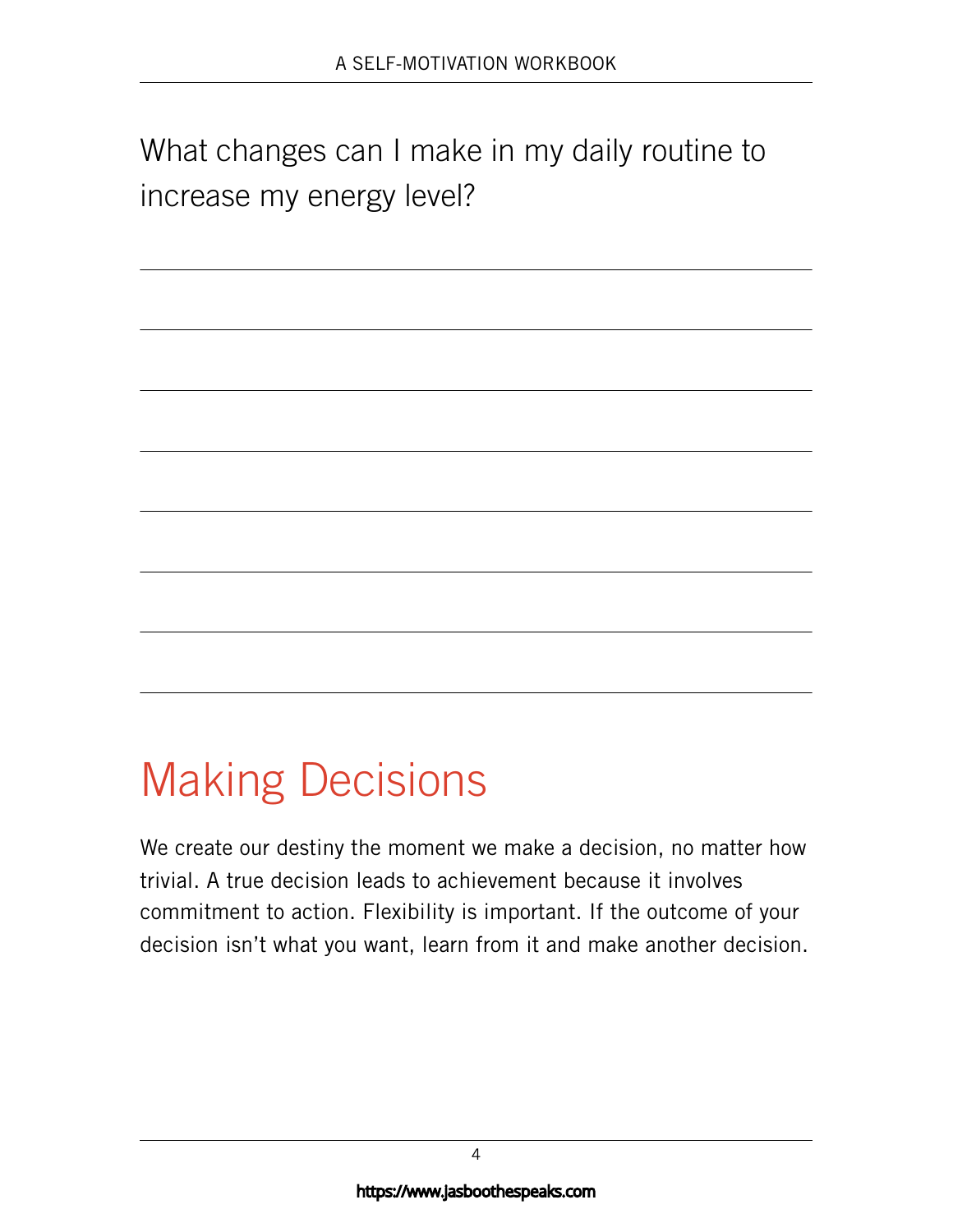Make an important decision that will encourage commitment and action.

What action can I take today to start implementing this decision?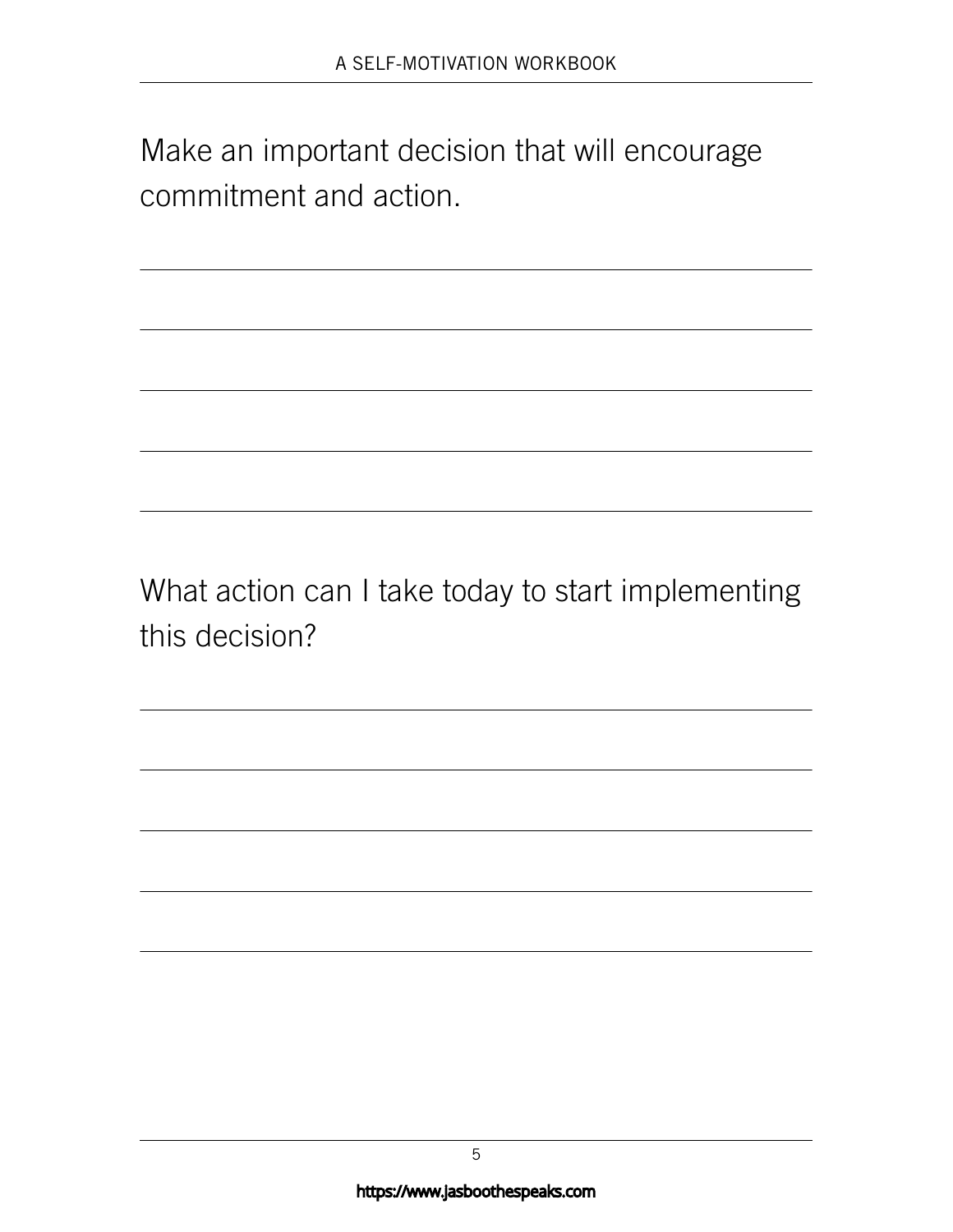## Don't Make Excuses

Everyone has dreams, but few make the effort to turn them into reality. One obstacle that can hold you back is the habit of making excuses.

Write down the limiting excuses I make that prevent me from achieving my goals.

## Be Clear About Your Decisions

A true decision has clarity. It's specific and it makes you feel empowered and relieved.

How do you know you've made a "true decision?" If you've made a true decision, you'll find yourself *acting* on it.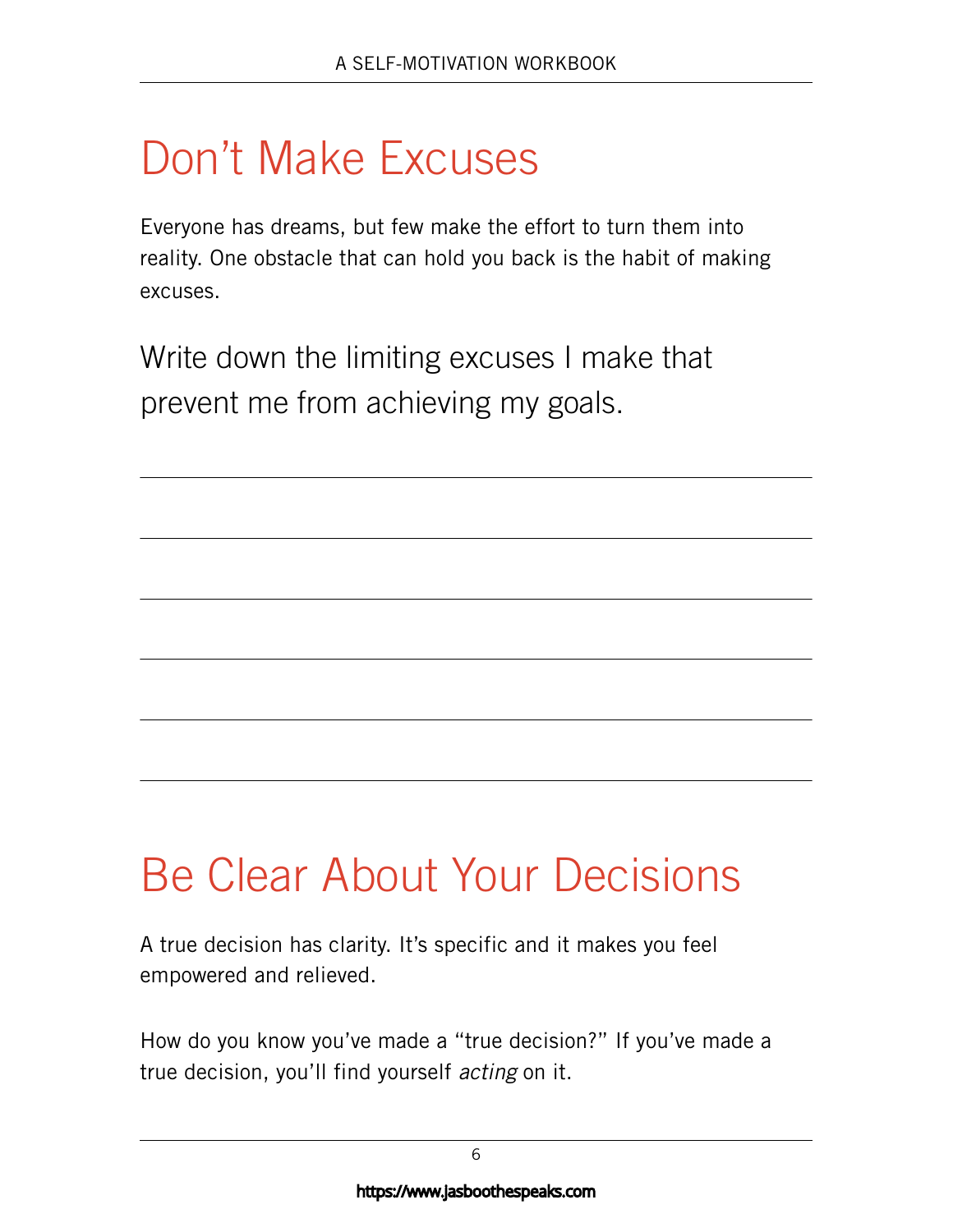Write down any decisions that are still only dreams – something I'll do "some day."

How can I empower these decisions?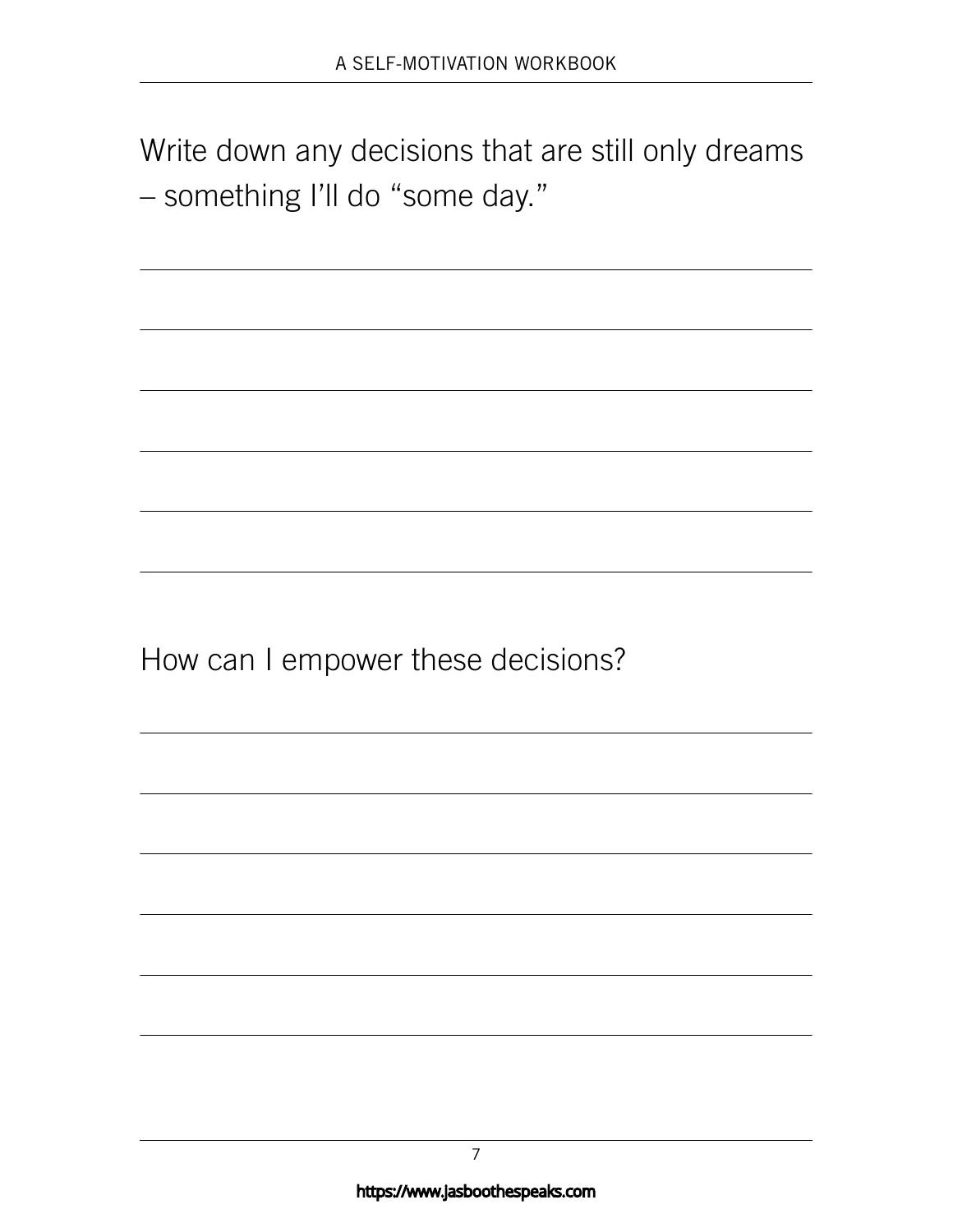## The Three Decisions That Will Shape Your Life

Make these decisions right now and write them down.

What is the primary focus of my life?

Decide how the situations you find yourself in today affect your present and future.

Situation 1:

Effect on the present moment: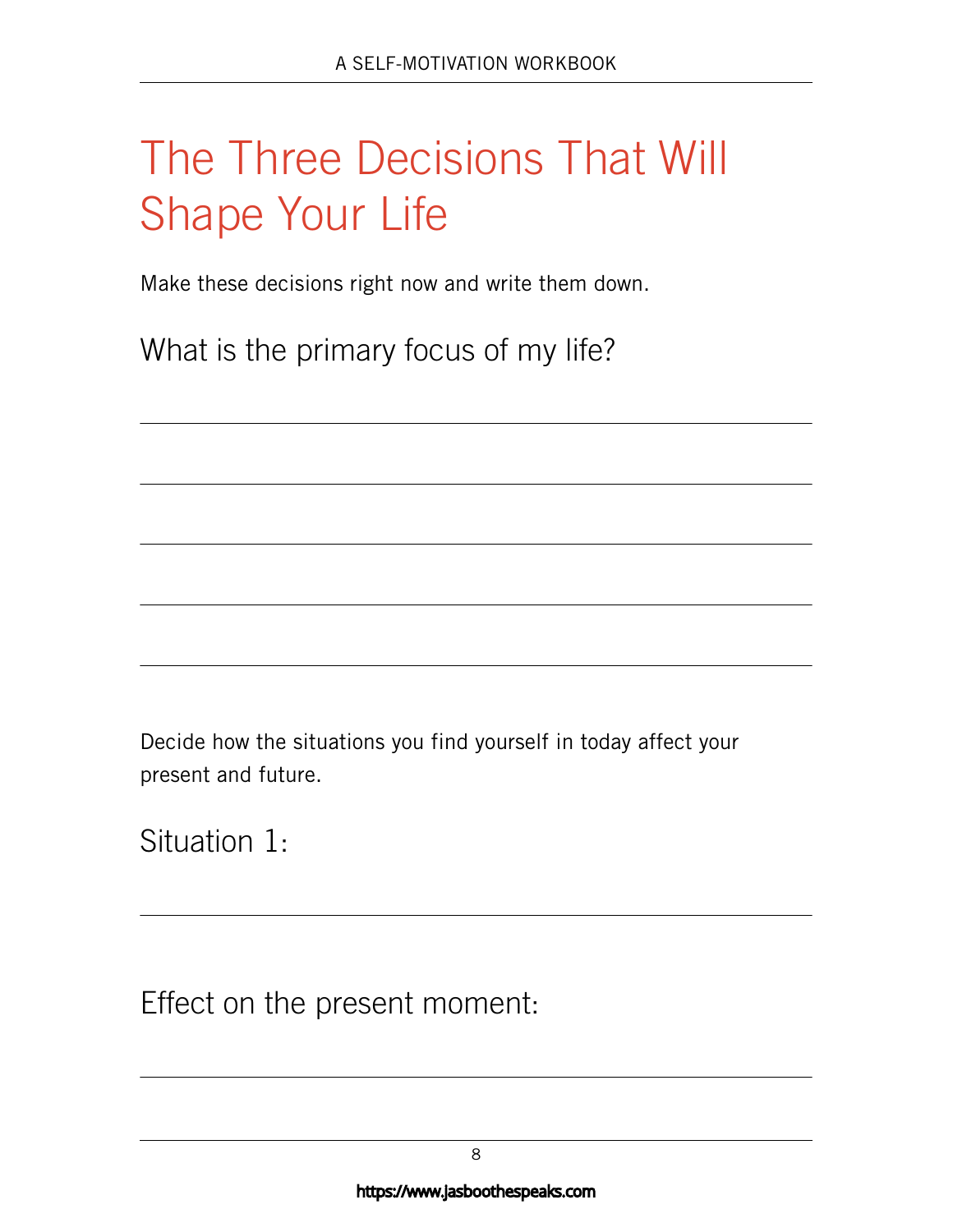Possible effect on my future:

Situation 2:

Effect on the present moment: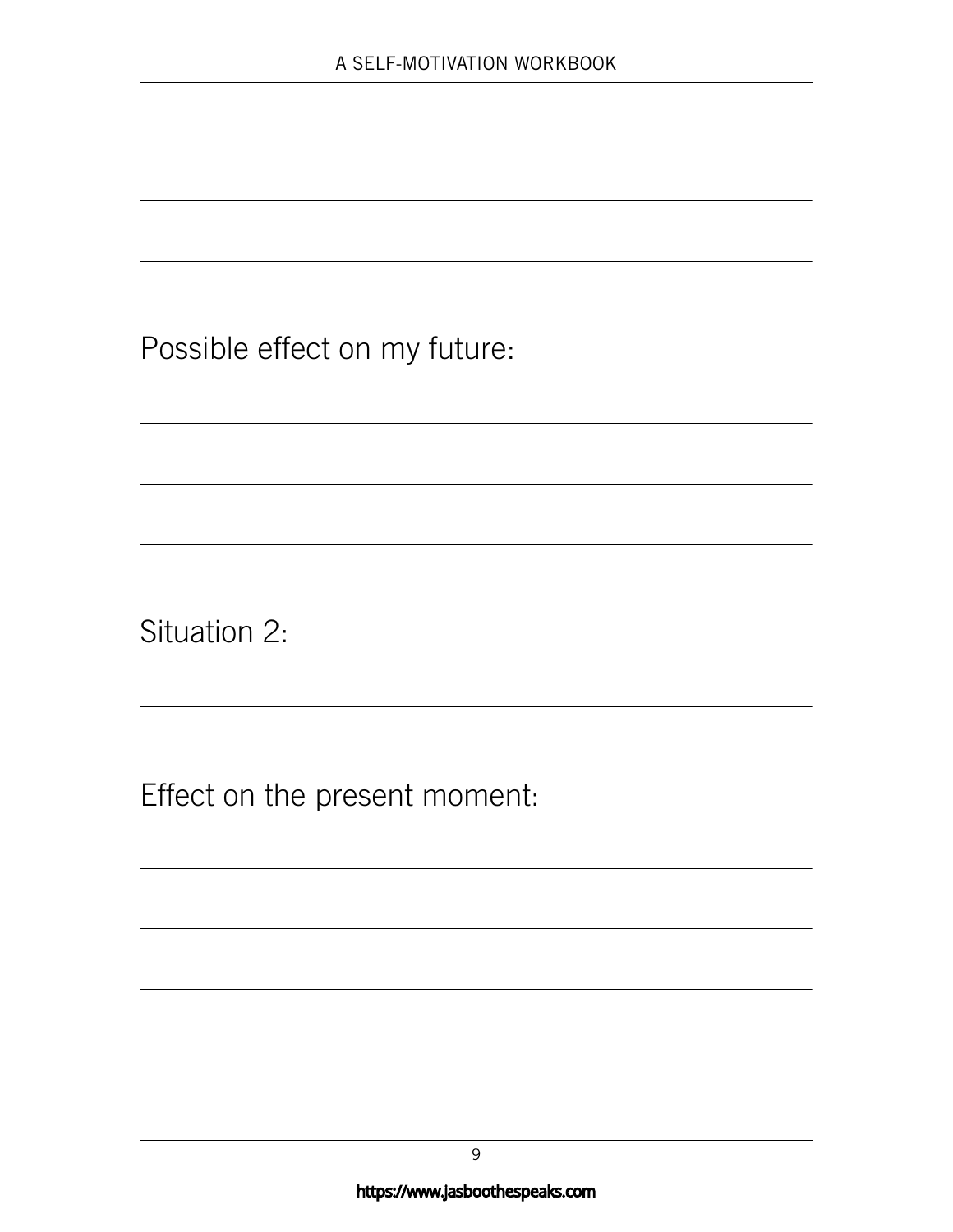Possible effect on my future:

And now for the most important decision:

Looking at my current situation, what should I do now? The quicker and more decisive the decision, the greater the impact on my life.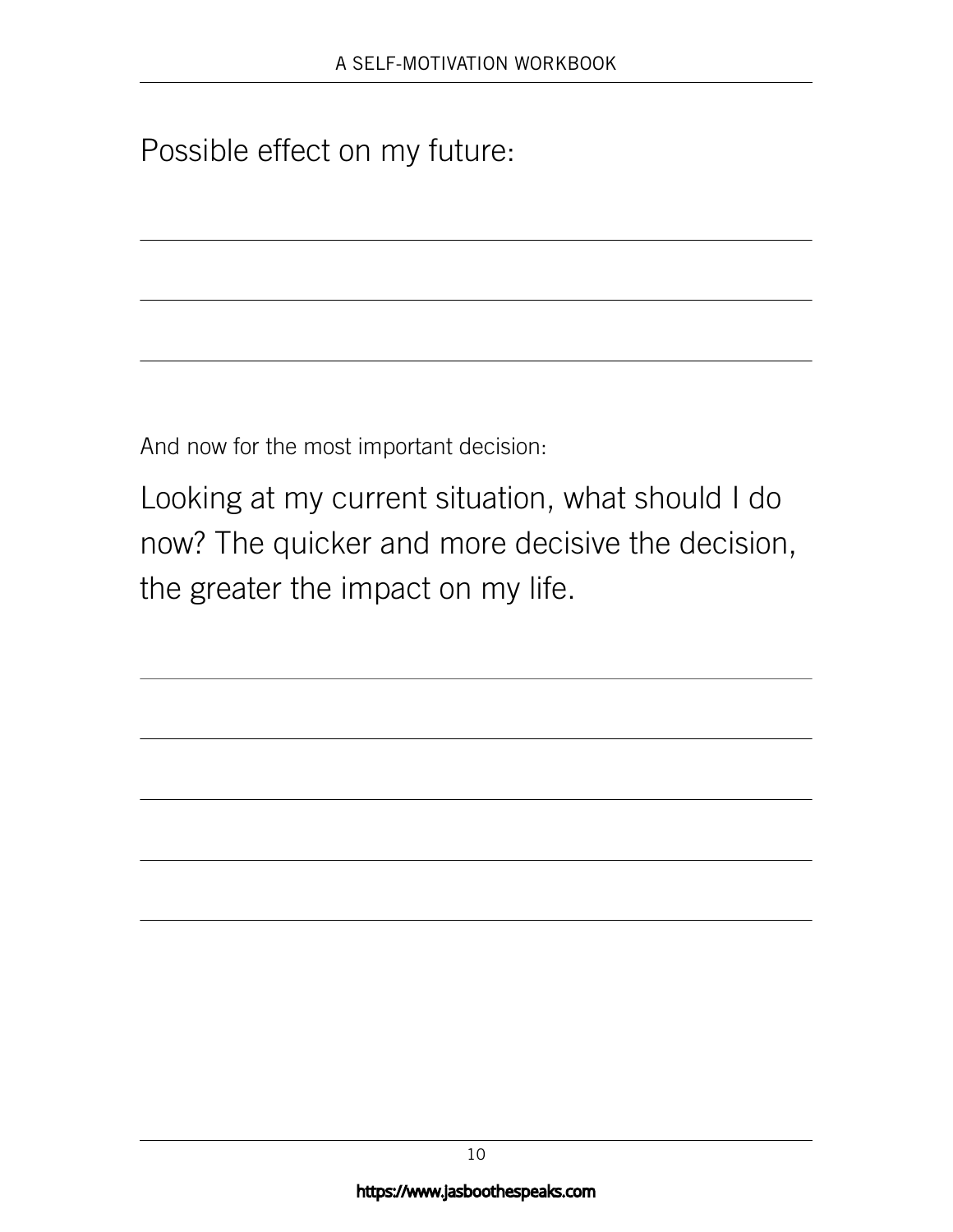#### The NAC Concept of Pain and Pleasure

You can train your subconscious mind to condition yourself for success with Neuro Associative Conditioning techniques. You do this by associating pain with the things you want to avoid and pleasure with the things you desire.

#### **Your Beliefs Have the Power to Create and Destroy**

Check your beliefs. Are they getting in the way of achieving your goals or are they propelling you forward? You can use the NAC technique to replace negative beliefs with positive ones.

What negative beliefs do I hold?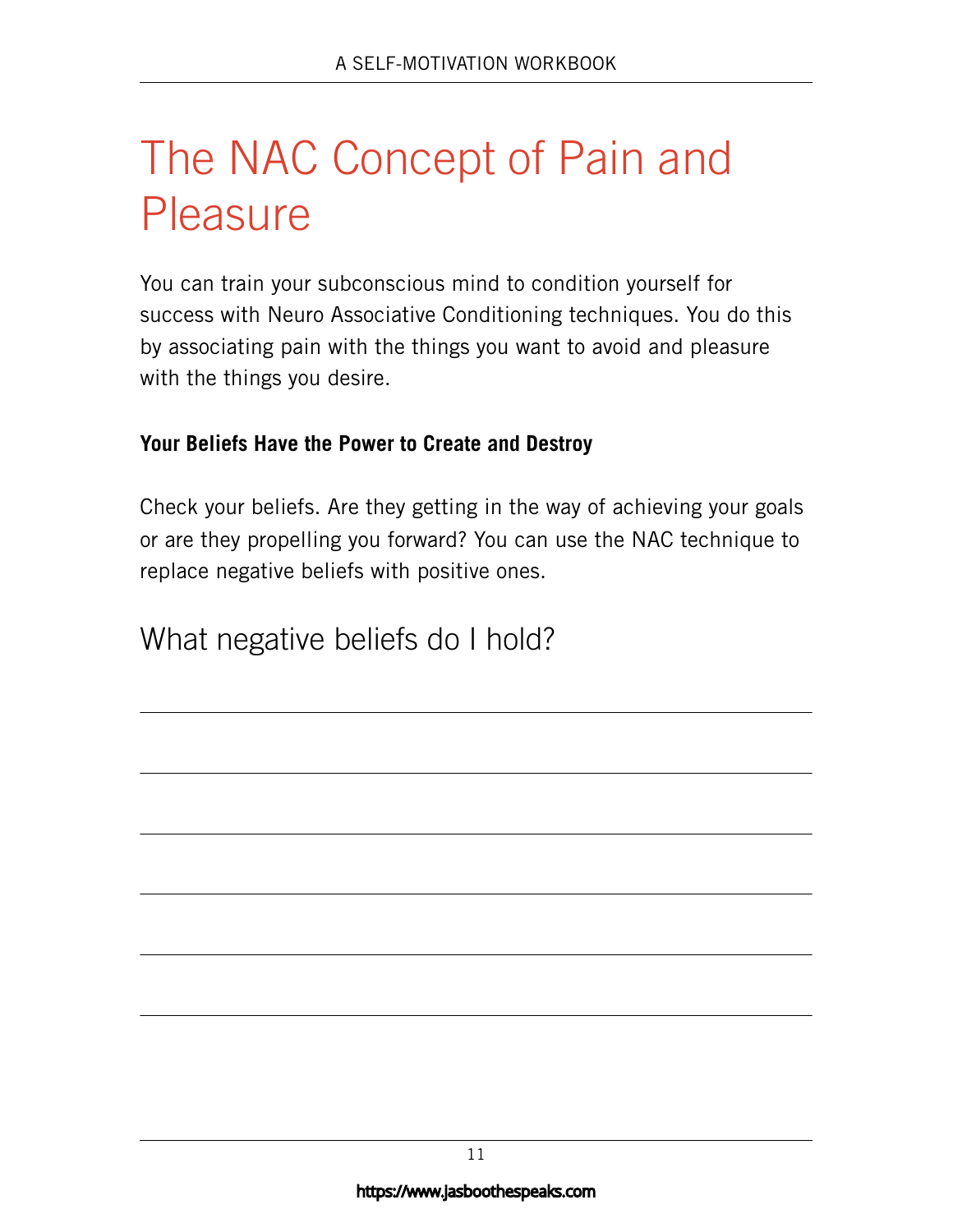How are my negative beliefs affecting me? As I write down my answer, I allow myself to feel the pain.

What positive beliefs can replace the negative ones? How will it affect my life? Feel the pleasure intensely and visualize the outcome vividly.

Another way to replace negative beliefs with positive ones is to *question* your negative beliefs. Do some research on the subject and study the lives of those who hold the opposite view.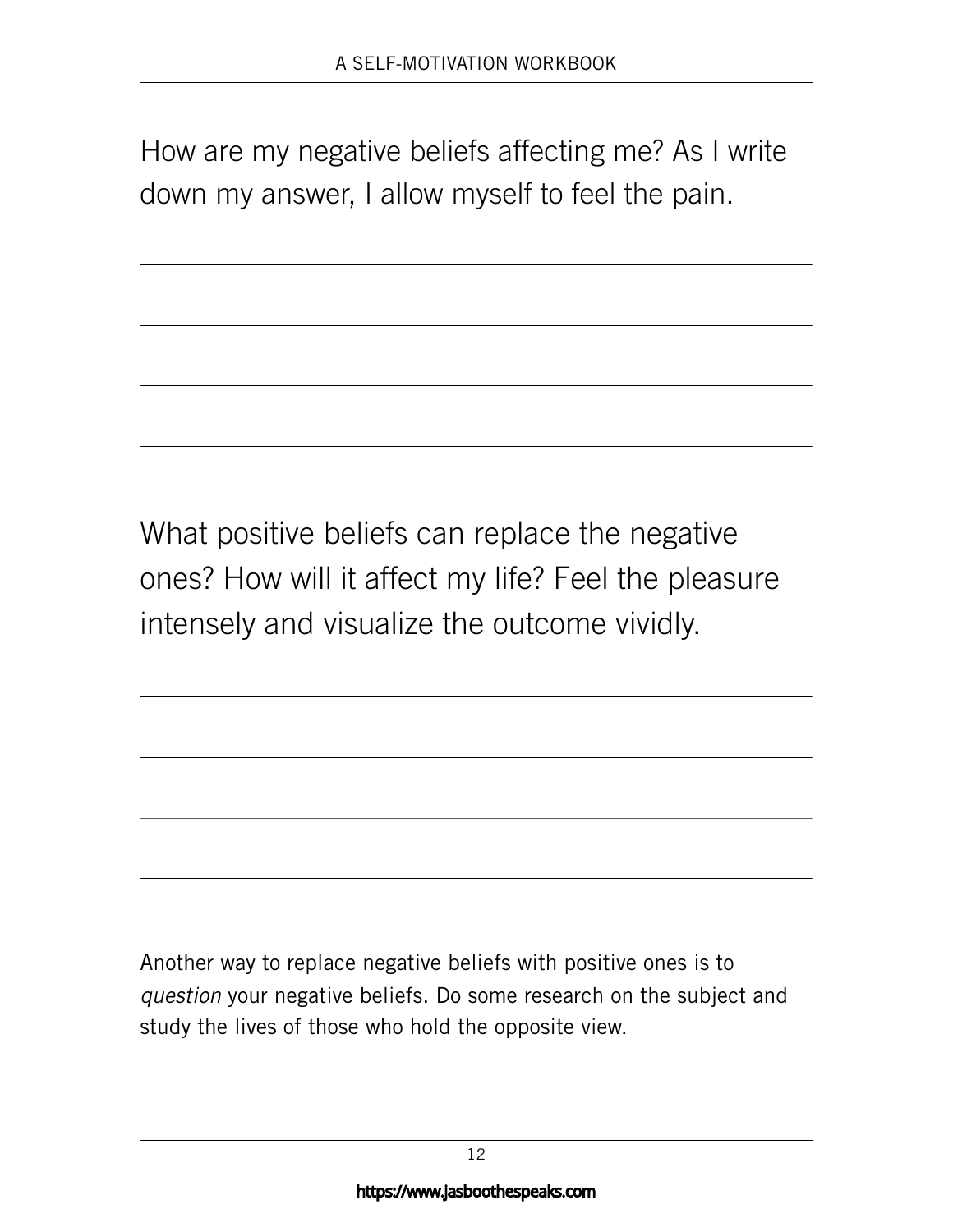## Transforming Yourself

Transformation is not a long process. It happens in an instant, provided that you've been working towards it. Do you have a powerful intention to change?

What do I *really* want to change now?

Now use the pain and pleasure principles by answering the questions below (feel and visualize the pain and pleasure):

1. What will this cost me if I don't change?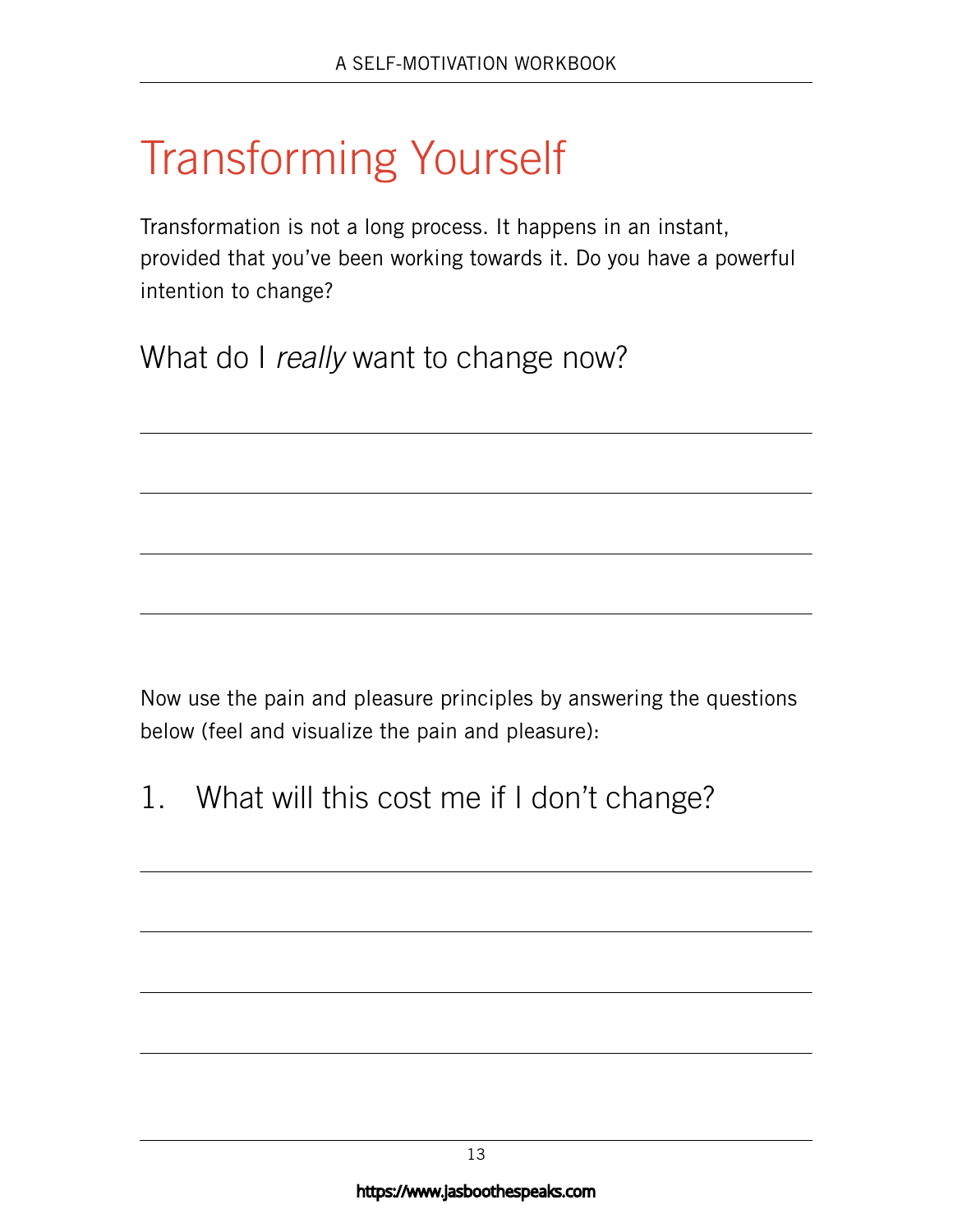2. What has it already cost me physically, spiritually, mentally, career-wise, and in my relationships?

3. How has it affected my family and friends?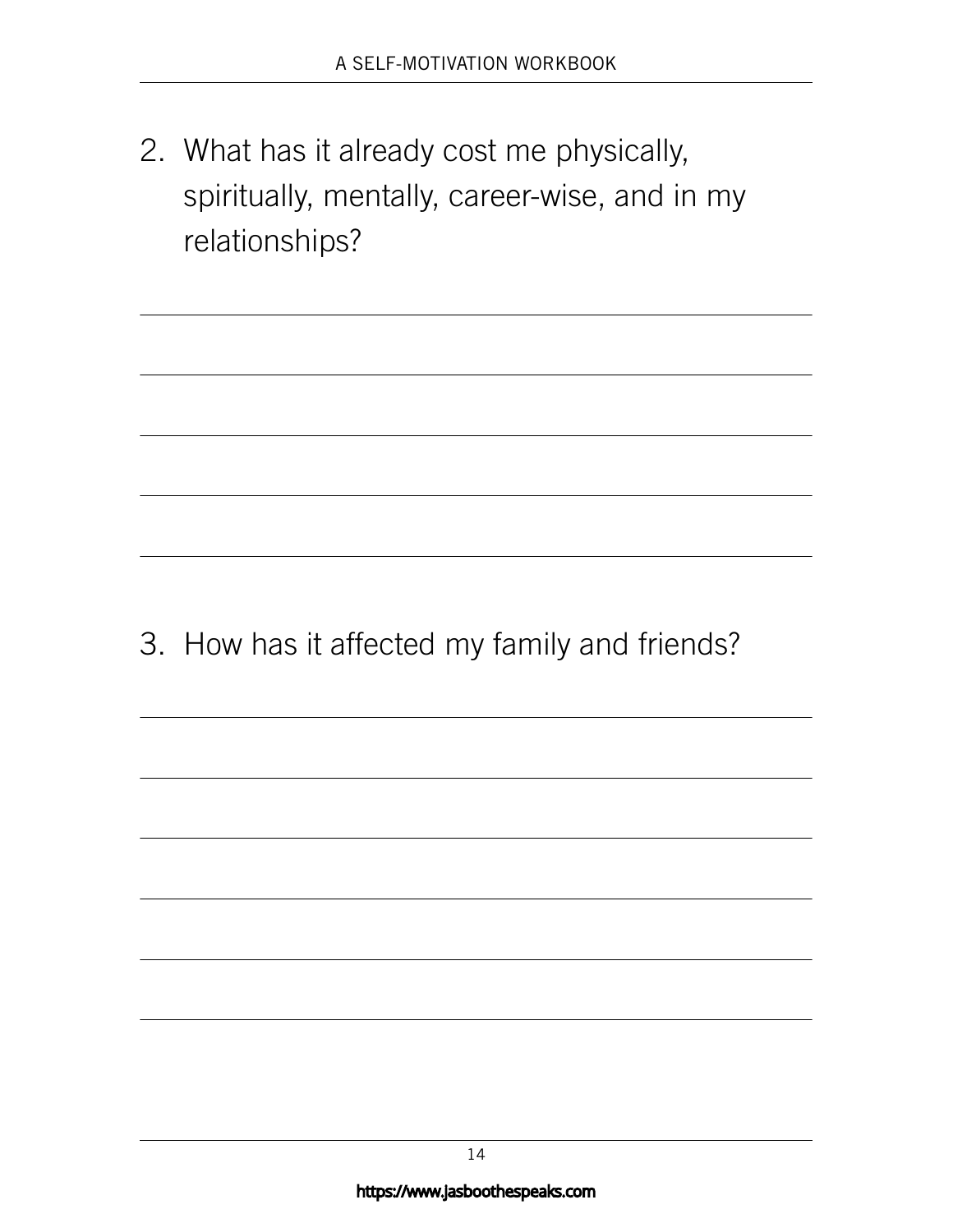4. If I transform myself, how will it make me feel?

5. What will this change help me accomplish?

15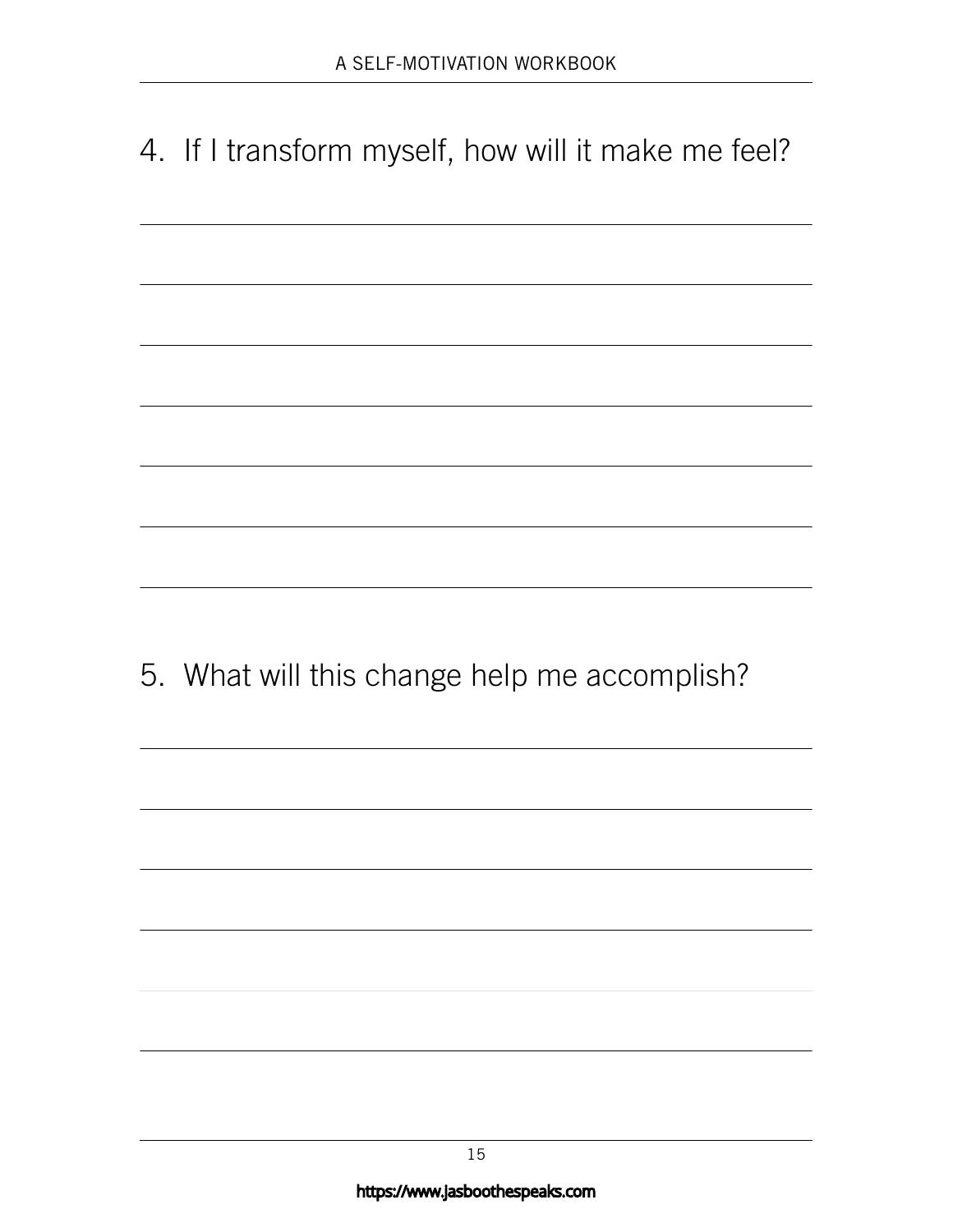6. How will this change make my family and friends feel?

**Do your research.** Get all the information you can on the subject that interests you. This will generate motivation.

**Reward yourself as you progress.** This will keep motivation levels up. It doesn't matter how small the milestone is. Reward yourself as soon as you achieve it.

What are some rewards that I can give myself when I make progress?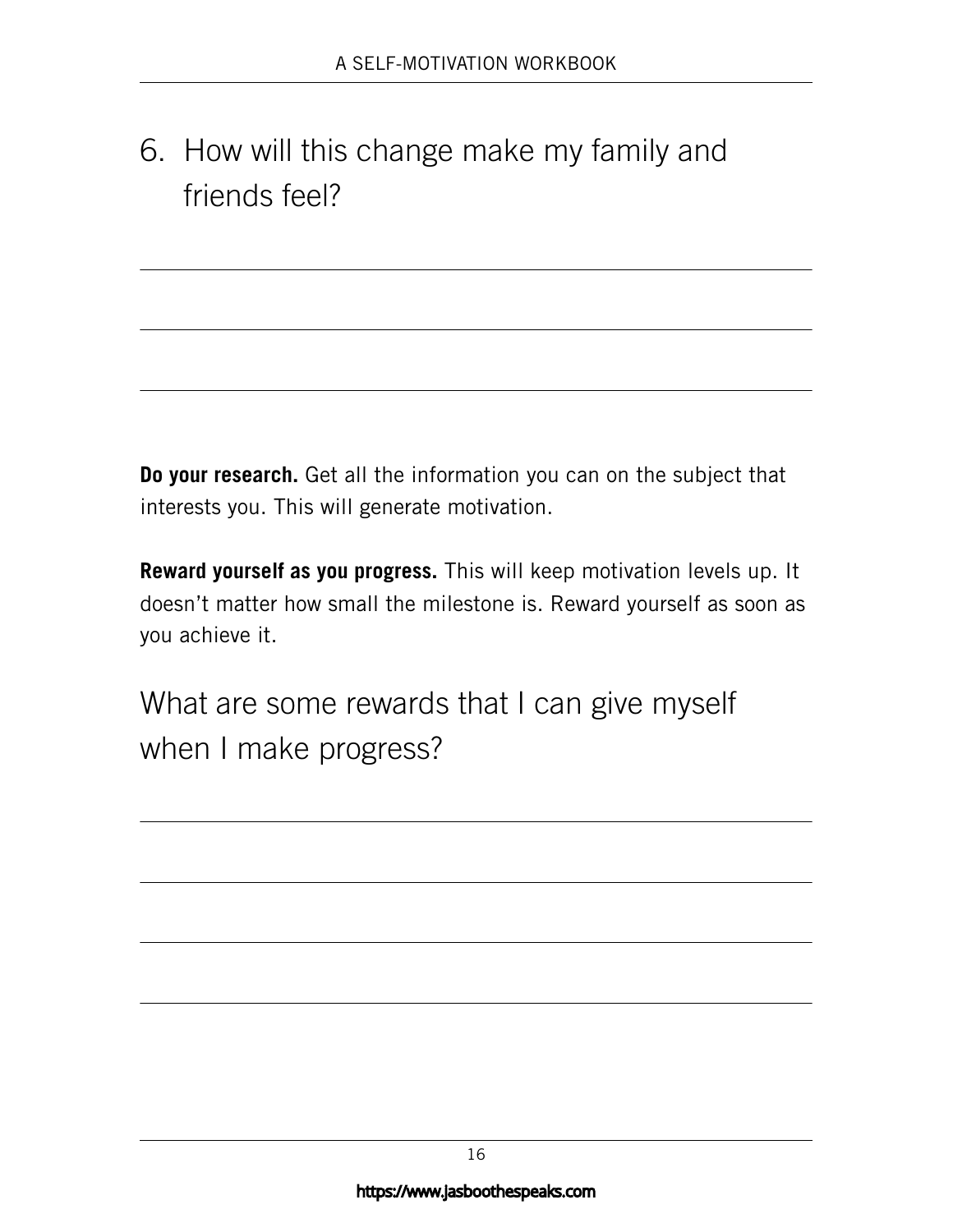**Join a community.** Nothing can be more motivating than working towards your goals with others who share them. Find communities online or locally that share a passion of yours.

List my favorite support communities here:

**Befriend motivated people.** Choose friends who are highly motivated so they can support and inspire you.

Who do I know that are the most motivated?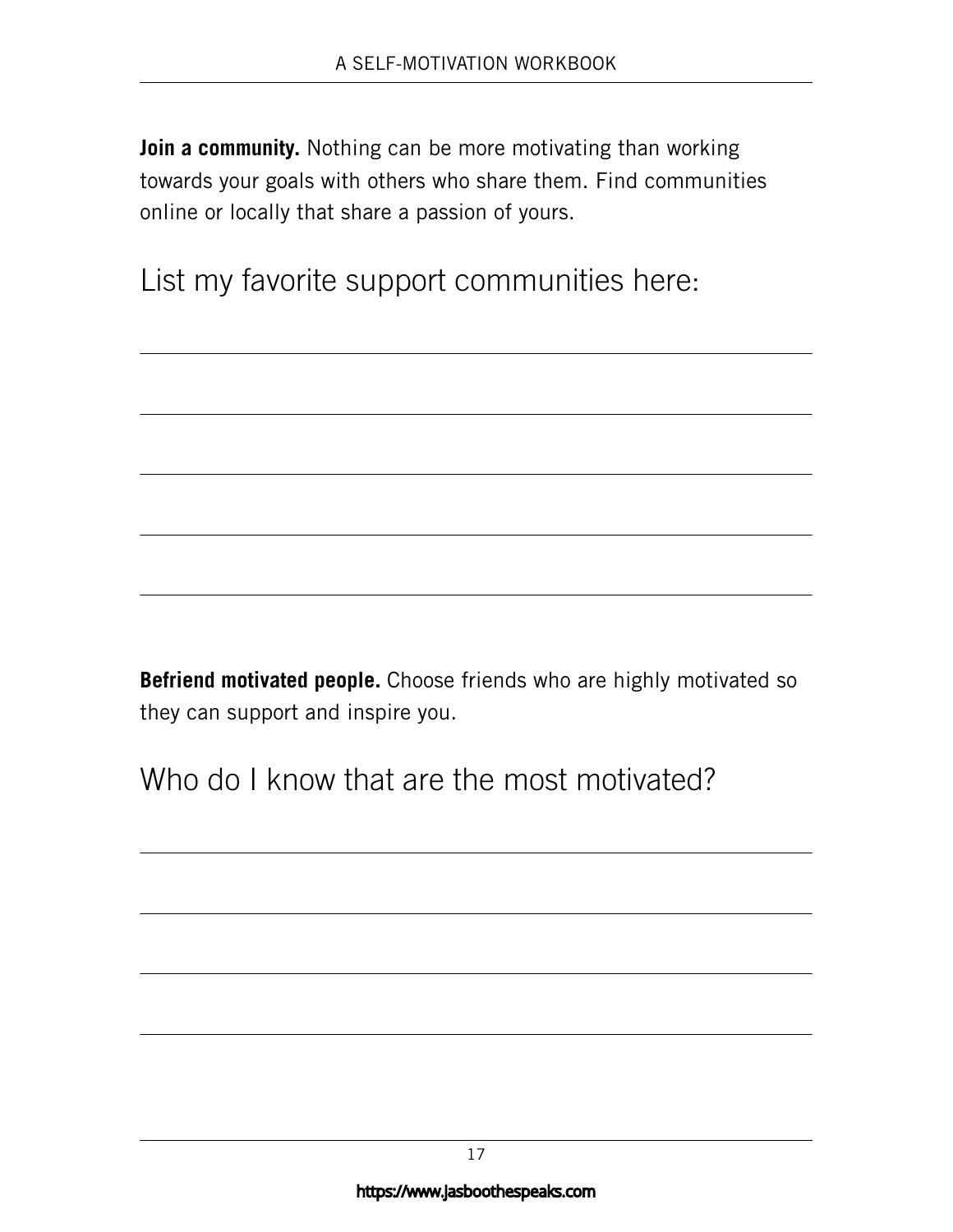**Seek feedback.** Blogs are a popular method for generating feedback. Blog about your successes and the insights you glean on the way to your goal.

**Relive past successes.** Follow the example of high achievers. Focus on your successes every morning, and your brain will create new neural pathways that will help you replicate these successes.

What are some of my past successes?

**Keep your target in sight.** Make an effort to remember your target at all times. If you focus on the pleasurable outcome, you'll create more positive outcomes.

**Be tenacious.** Use each day wisely – take action, no matter how small, to make your dreams come true.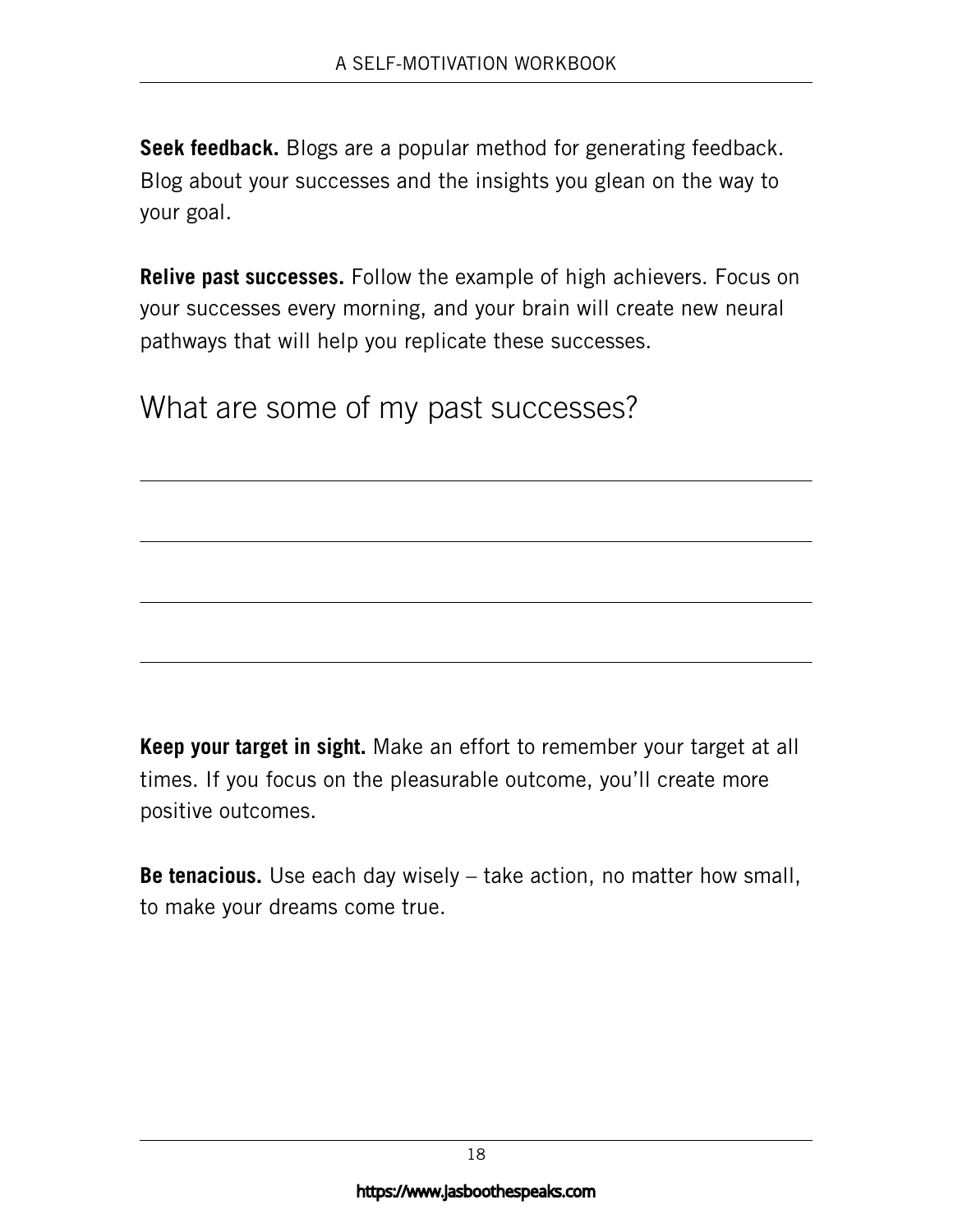What can I do today to move closer toward my goals?

**Read inspirational material.** Reading about people who achieve their goals against all odds will motivate you.

**Visualize the outcomes repeatedly.** Visualization is a powerful technique. Repeatedly imagining the outcome of your goals will help manifest them as reality.

Describe my vision: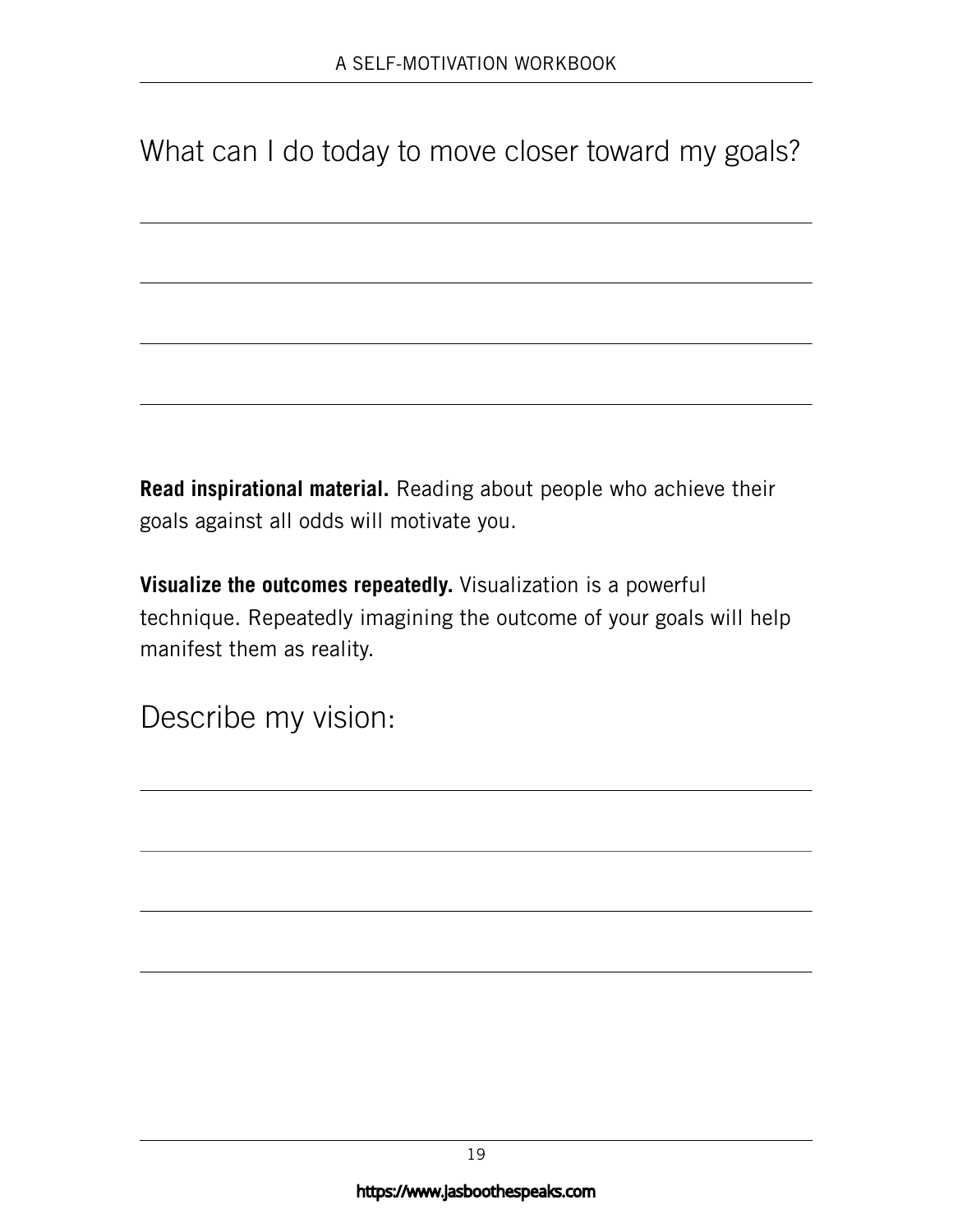**Write down your goals.** Putting your goals down on paper will help to imprint them on your brain.

What are my most important goals?

**Give yourself a spiritual goal or noble cause.** A spiritual goal such as enlightenment, or working for a worthy cause can be a powerful motivator.

What is my noble cause?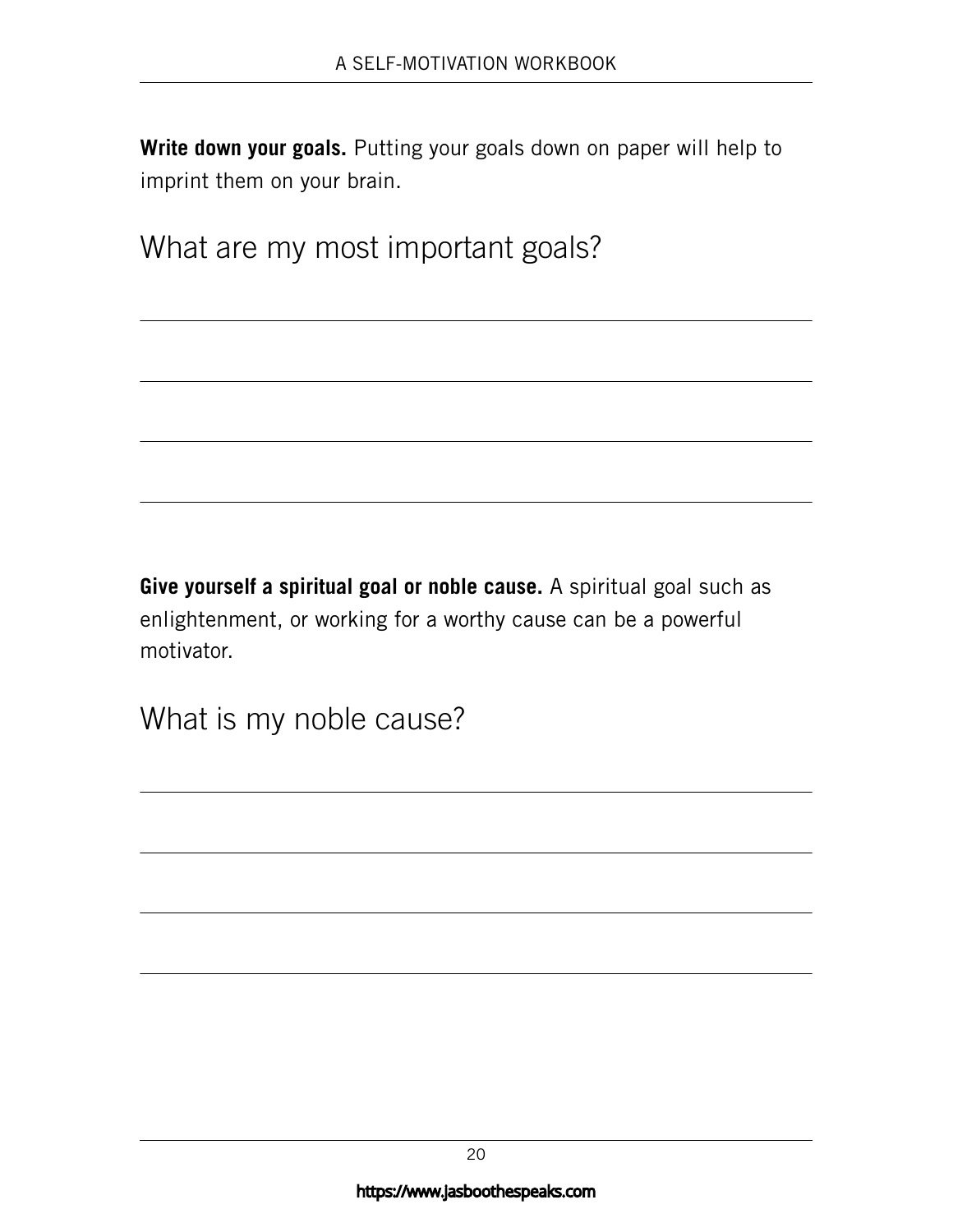**Be health conscious.** If you look after your health by exercising regularly and eating the right foods, you'll have more energy and higher levels of motivation.

**Know your "peak hours."** Find out your most productive time of the day and do your most demanding tasks during this time period.

What are my peak hours? What tasks should I accomplish in these hours?

**Don't look for perfection.** The key to being highly self-motivated is to act without worrying about how good your output is. Get on with it. The polishing can be done later.

**Do the harder task first.** Once you've put the more difficult tasks behind you, you can relax and do the easier ones.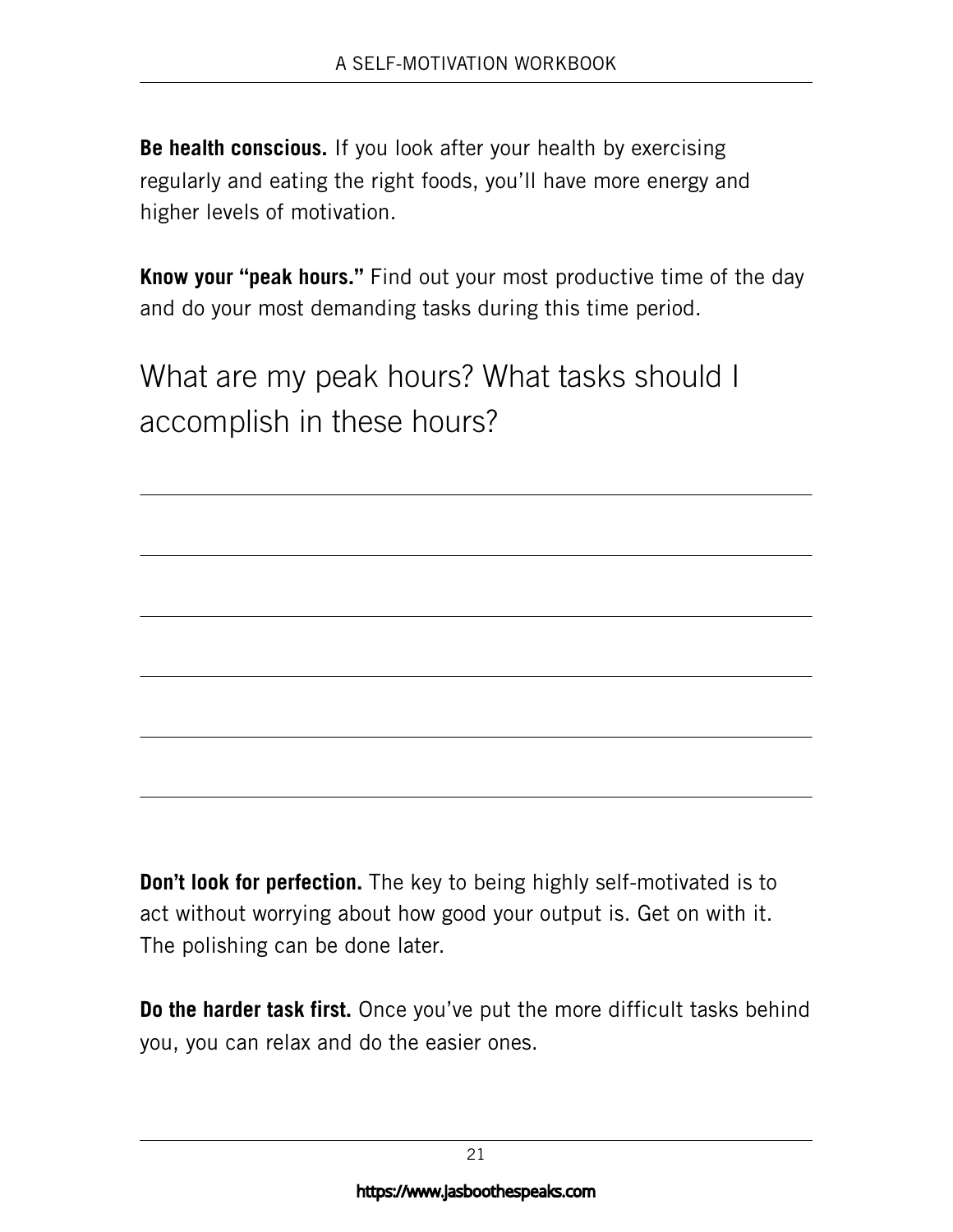**Practice spiritual awareness.** Be completely in the moment when you act. Don't think about the past or the future. After all, the present creates the future!

**Use self-affirmations.** Telling yourself repeatedly that you're getting better every day in every way is bound to cause your brain to believe it.

What are some self-affirmations that make me feel good about myself?

**Use inspirational quotations.** These are built around the lives of famous and highly motivated people who have succeeded against the odds.